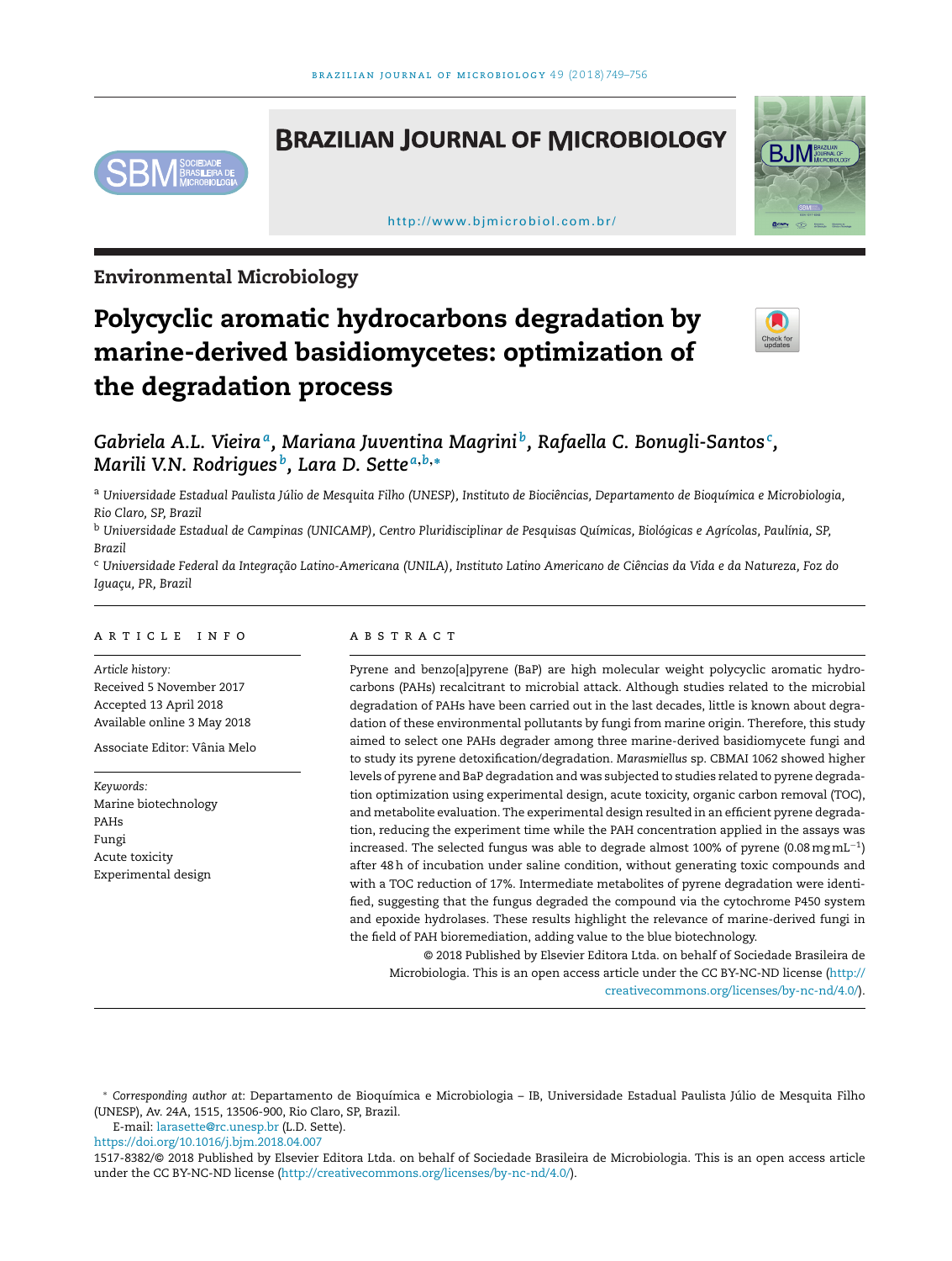# **Introduction**

Polycyclic aromatic hydrocarbons (PAHs) are organic compounds composed of two or more fused benzene rings. These compounds are formed during the combustion of organic molecules and their subsequent recombination<sup>1,2</sup> and are widely distributed in the environment. $3,4$ 

PAHs discharged from various activities, such as combustion of fossil fuels, shipping, use and disposal of petroleum products, agricultural burning, coal, and woodpreserving products are persistently hazardous pollutants to the environment.<sup>[5](#page-6-0)</sup> Through atmospheric deposition and municipal as well as industrial waste water discharges, PAHs are distributed in the marine environment and finally enriched in the sediment due to their great ability to bind to particulate matter[.6](#page-6-0)

Low molecular weight (LMW) PAHs (composed by 2–3 aromatic rings) are predominant in petrogenic sources and can be introduced into aquatic environments through oil spills, discharge from tanker operations, and municipal and urban runoff. High molecular weight (HMW) PAHs (composed by 4–6 aromatic rings), such as pyrene and BaP, are most important in pyrogenic sources and are released into the environment mainly in the form of exhaust and solid residues.<sup>[7,8](#page-6-0)</sup> Both of these compounds are classified by the US Environmental Protection Agency (EPA) as priority pollutants $9,10$  and have been accumulating in sediments due to their limited water solubility and high affinity for particulate matter. $11$ 

Microbial degradation can be considered as an attractive biotechnological alternative for achieving possible mineralization of the pollutant $12$  and its transformation into less toxic products with greater solubility in water, which can then be degraded by the action of other microorganisms. $^{13,14}$ 

Hydrocarbon degradation using fungi from marine origin was reported by Ahearn and Meyers.<sup>15</sup> However, their application in this field is still poorly studied. The use of marine-derived fungi for the bioremediation of polluted saline environments<sup>2</sup> is facilitated by their tolerance to saline conditions, setting these microorganisms as important microbial resources for biotechnological application in the degradation of PAH polluted environments, such as ocean and marine sediments.<sup>16</sup>

In the field of environmental pollutants biodegradation studies related to toxicity of metabolites generated during the process is required. For that end, crustaceans and rotifers larvae are applied in ecotoxicological assays due to their ecological relevance and their easy maintenance under laboratory conditions.[17–19](#page-7-0) Additionally, PAHs biodegradation generally is incomplete, resulting in intermediate compounds. Determinations of PAHs degradation metabolic pathways enable to predict the destiny of such compounds in the environment and elucidate toxicity loss.<sup>[20,21](#page-7-0)</sup>

Considering that PAHs are pollutants commonly found in the marine environment and that little is known about their degradation by marine microorganism, the present study aimed to screen (among the three marine-derived basidiomycetes) the best fungus able to degrade pyrene and BaP and evaluated its capacity to detoxify and degrade pyrene under saline condition.

# **Material and methods**

#### *Microorganisms*

The marine derived fungal strains *Tinctoporellus* sp. CBMAI 1061, *Marasmiellus* sp. CBMAI 1062, and *Peniophora* sp. CBMAI 1063 were isolated from the Brazilian sponges *Dragmacidon reticulatum* and *Amphimedon viridis* collected in the town of São Sebastião, São Paulo State, Brazil.<sup>[22](#page-7-0)</sup> All of them were taxonomically identified as previously reported by Bonugli-Santos et al[.23](#page-7-0) and deposited in the Brazilian Collection of Microorganisms from Environment and Industry – CBMAI (CPQBA, UNICAMP).

#### *Fungal growth and initial screening*

The three isolates were cultivated in 2% (m/v) malt extract agar (MA2) for ten days at 28 °C. For initial screening of PAHs degradation (pyrene and BaP), three fungal culture cylinders (0.5 cm diameter) from the edge of the colony were transferred to 125mL Erlenmeyer flasks containing 50mL of 2% malt extract broth (MB2) and cultured for 72h at 28 ◦C and 120 rpm (initial biomass). Pyrene and BaP were dissolved in dimethylsulfoxide and were added separately at the concentration of 0.04 and 0.02mg mL−1, respectively. The concentration of PAHs applied in this work were chosen based in previous study reported by Passarini.<sup>[9](#page-6-0)</sup> The flasks were incubated for 7, 14 and 21 days under the same conditions. No saline conditions were applied for the initial screening.

#### *Quantitative analyses of PAHs degradation*

PAHs degradation were quantified using gas chromatography–mass spectrometry (GC–MS) analyses, as previously described by Passarini et al. $9$  The extraction of the PAHs and their degradation products in fermentative medium was accomplished using an Ultra-Turrax system. Ethyl acetate was used as solvent to rupture the fungal cellular walls and remove adsorbed compounds. To each Erlenmeyer flask containing the fungus in fermentative medium, 50mL of ethyl acetate was added, and the fungus was subjected to cellular disintegration at 14,000 rpm for 1min. The material was then filtered, transferred to a 250mL separating funnel and shaken vigorously for 1min. The organic phase was filtered by anhydrous sodium sulfate saturated with ethyl acetate directly into a 250mL, round-bottom flask; the aqueous phase was re-extracted with an additional 50mL of ethyl acetate. The organic phases were combined and evaporated under vacuum at 40–45 ◦C until the volume was reduced to approximately 2mL. The contents of the flask were analytically transferred into a 10mL volumetric flask and diluted to the mark with ethyl acetate. An aliquot of 1mL of this solution was then diluted in 10mL of ethyl acetate containing 1mL of the internal standard solution prior to GC–MS analysis.

For the GC–MS analyses, an Agilent (Palo Alto, CA) 6890 N GC that was equipped with an Agilent 7683B autosampler coupled to an Agilent 5975 mass-selective detector was used. Data acquisition and analyses were performed using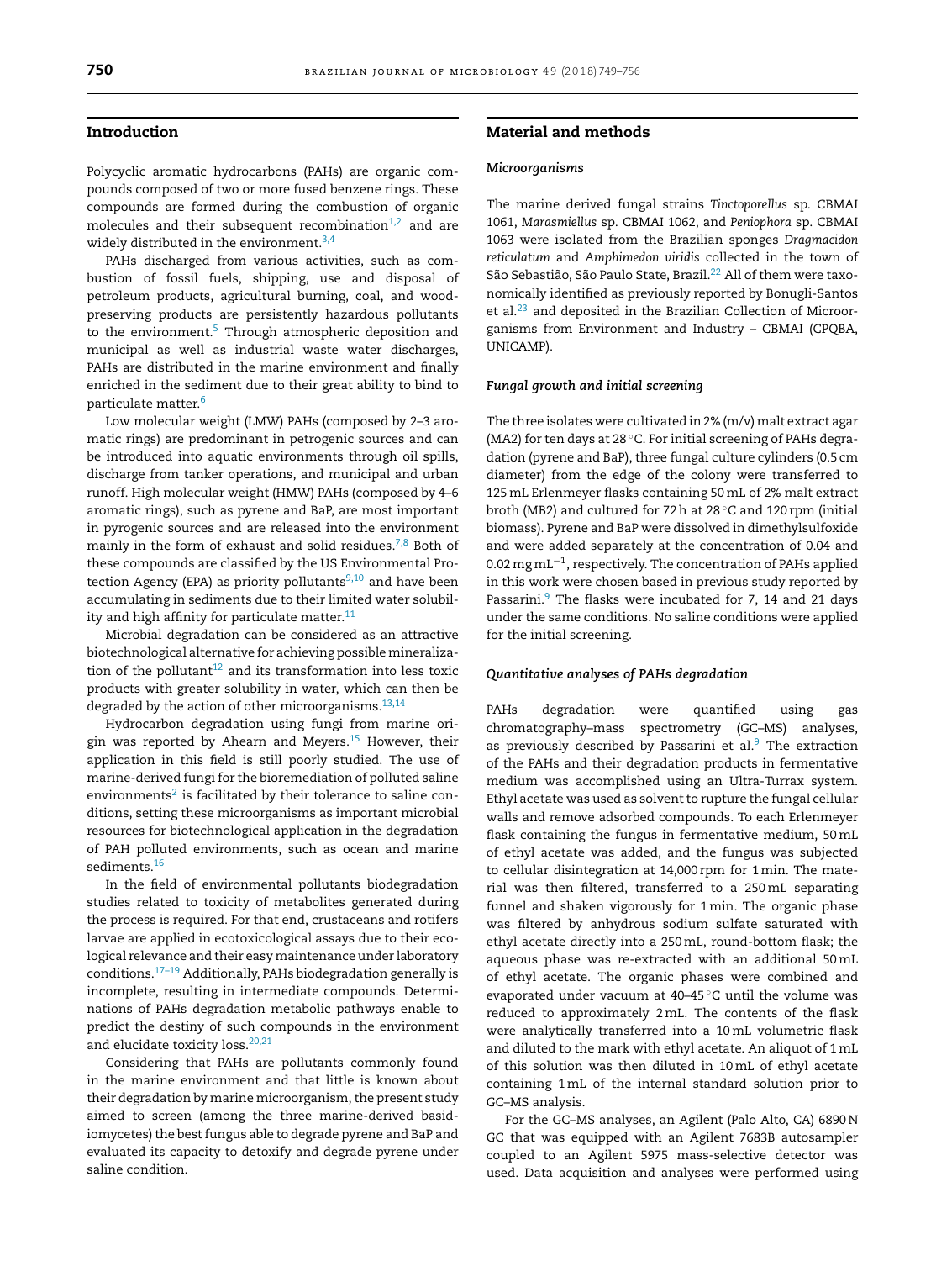the standard software supplied by the manufacturer. The compounds were separated on a fused-silica capillary column (HP-5MS,  $30\,\mathrm{m} \times 0.25\,\mathrm{mm}$  i.e., 0.25- $\mu$ m film thickness) (J&W Scientific, Cologne, Germany). The GC temperature program was as follows: 180 °C, 5 °C min<sup>-1</sup> up to 310 °C, held for 10 min. The temperatures for the injection port and detector were set at 290 ◦C and 300 ◦C, respectively. The splitless injection mode was used with the split outlet opened after 3min, and helium, with a flow rate of 1.0mL min<sup>-1</sup>, was used as the carrier gas. The retention times and characteristic mass fragments were recorded, and the chosen diagnostic mass fragments were monitored in the selected ion monitoring (SIM) mode. The characteristic ions that were used for quantification were as follows: benzo[a]pyrene (*m*/*z* 252, 126, 250), pyrene (*m*/*z* 202, 101, 200) and dibutyl phthalate (*m*/*z* 149, 205, 223) as an internal standard. For quantification, the peak area ratios of the analytes to the internal standard were calculated as a function of the compound concentration.

#### *Metabolites identification*

The GC-MS technique was applied for metabolites detection formed during pyrene degradation. The basidiomycete *Marasmiellus* sp. was incubated in 50mL of liquid medium (MB2) for 5 and 15 days in the presence of pyrene (0.04 mg mL<sup>-1</sup>) at 28  $\degree$ C and 120 rpm. The culture medium containing the grown mycelium was extracted in Ultra-Turrax homogenizer using 60mL of dichloromethane as the extractor agent. After two extractions, organic phases were pooled and dried in vacuum using a rotary evaporator in a water bath at 30 ◦C. For each culture time, five replicas were grouped in order to obtain a higher concentration of the formed products. The final residue was dissolved in 2 mL of ethyl acetate and 1  $\upmu$ L was injected into the GC-MS system. Sample components were separated on a HP-5MS capillary column (30 m  $\times$  0.25 mm  $\times$  0.25  $\mu$ m) following a temperature program: from 60 ◦C to 280 ◦C, up 5 ◦C per minute, kept at 280 ◦C for 26min, and from 280 ◦C to 310 ◦C, up 5 ◦C per minute and held at 310 ◦C for 5min. The injector temperature was 250 °C (splitless injection) and the interface temperature was 300 ℃. Samples were analyzed in Full Scan mode in the 40–600 *m*/*z* range. Peaks were identified by comparing the mass spectrum and the data available in the library software NIST MS SEARCH version 2.0 and independently through fragmentation pattern interpretation. Samples were also analyzed in the Selected Ion Monitoring mode (SIM). Metabolites were identified by one identification ion and at least one additional confirmation ion per compound, as mass spectra described in literature. Control experiments, without PAH, were also analyzed.

# *Experimental design and optimization of pyrene degradation*

In order to investigate the culture conditions effect on pyrene degradation process by *Marasmiellus* sp., and to obtain the necessary conditions for efficient degradation, a series of experimental designs were established. $24$  Initially, the Plackett-Burman design (Matrix with 12 assays) (PB12) was performed for the analyses of the following independent variables evaluation: temperature, pH, salinity and initial concentrations of malt extract, glucose, peptone, yeast extract and PAH. The coded values are presented in [Table](#page-4-0) 2. Salinity was adjusted with artificial seawater that was prepared according to Kester et al.<sup>25</sup> All of the different variables were prepared on two levels, designated as −1 (lower) and +1 (upper) [\(Table](#page-4-0) 2). Three central point assays were added to the matrix in order to determine the standard error. In a total of 15 trials, the first design allowed to evaluate the effect of 8 variables on PAH degradation after 7 days of incubation. Initial biomass was obtained at 120 rpm without the presence of pyrene, then a dimethylsulfoxide solution containing the pollutant was added in separately after 72h of growth. The degradation quantification was performed as previously described. Variables effects on the PAH biodegradation responses were evaluated using the program STATISTICA 7.0.

Based on the results from PB12, a fractional factorial design 24−<sup>1</sup> with three central points was purposed to evaluate the effect of four variables on pyrene biodegradation ([Table](#page-5-0) 3): glucose, malt extract, peptone and PAHs after 4 days of incubation. Other growing conditions were 28 ◦C, pH 8, 35 ppm salinity and the absence of yeast extract. The variables glucose and peptone were selected to carry out a Central Composite Design  $2^2$  (CCD) containing 4 axial points and three repetitions at the central point in order to improve pyrene degradation rates (concentration set at 0.08mg mL−1) after 2 days of incubation [\(Table](#page-5-0) 4). The malt extract concentration was set to 25 g L<sup>-1</sup> and other growth conditions were maintained as described in fractional factorial design  $2^{4-1}$ .

After culture conditions optimization for pyrene degradation the metabolites formed were identified as described above. Additionally, acute toxicity and the total organic carbon reduction (TOC) were analyzed as described below.

#### *Acute toxicity*

*Artemia* sp. (brine shrimp) dry eggs were purchased from a fish store. *Artemia* sp. larvae were obtained after hatching from dry eggs in artificial seawater with constant light. Recently hatched (48h) larvae were used for the tests, which were performed in triplicate, using test tubes containing 10% (v/v) NaCl 30% and 4.5mL of samples, totalizing 5mL of test solution. After preparation of the tubes, 30 larvae were added and were exposed to the samples for 24h under light. After that period aspects as *Artemia* sp. motility and survival were observed. The mortality rate was calculated to determine toxicity and statistics tests (meta-analysis – multiple proportions – *p*-value <0.01) were run using the software BioStat 5.0.

#### *TOC analysis*

The total organic carbon reduction (TOC) analysis was performed with a total organic carbon analyzer, TOC-L Shimadzu, as previously described by Bonugli-Santos et al.<sup>26</sup> TOC measurement is based on the combustion of the total carbon (TC) by catalytic oxidation at high temperature. The standard deviation is less than 2% in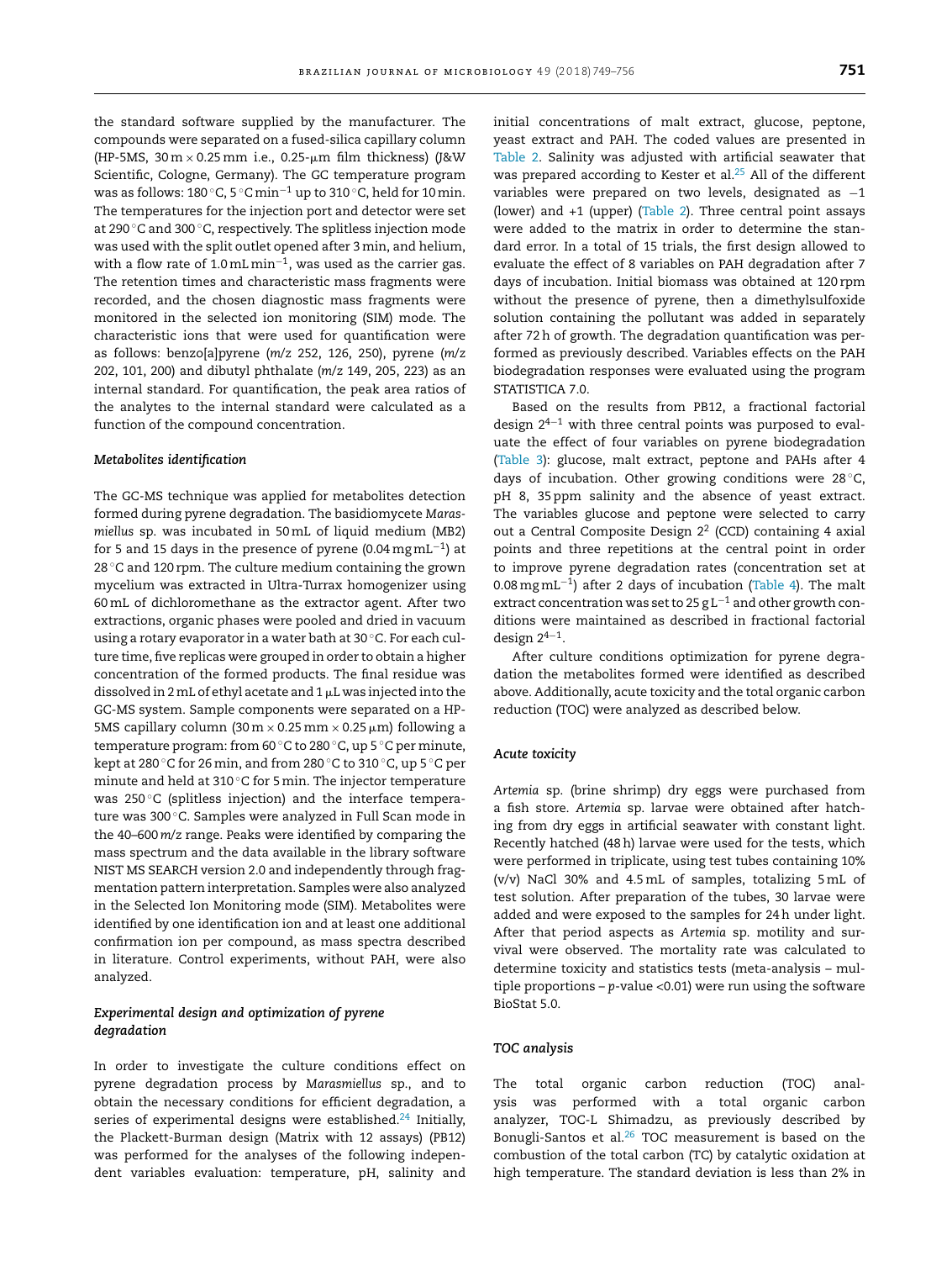

Fig. 1 - Pyrene (A) and BaP (B) degradation by the three marine-derived basidiomycetes after 7, 14 and 21 days of incubation at 28 °C and 120 rpm. The values are triplicate averages and vertical bars show the standard error.



**Fig. 2 – Pyrene and BaP degradation by** *Marasmiellus* **sp. CBMAI 1062 after 7 days of incubation at 28 ◦C and 120 rpm. The values are triplicate averages and vertical bars show the standard error.**

each sample analyzed in triplicate. The % TOC reduction was calculated using Eq. (1):

% TOC reduction = 
$$
\left(\frac{\text{TOC}_{\text{initial}} - \text{TOC}_{(t)}}{\text{TOC}_{\text{initial}}}\right) \times 100
$$
 (1)

where TOC<sub>initial</sub> and TOC<sub>(t)</sub> represent the initial TOC value and the TOC value at time '*t*' (h), respectively. Samples containing optimized conditions for pyrene degradation in 48h were analyzed. Abiotic controls (without microorganism) were included during the experiment.

# **Results**

#### *PAHs degradation by marine-derived fungi*

The three marine-derived basidiomycete fungi were able to degrade pyrene (Fig. 1A) and BaP (Fig. 1B) at different rates. *Marasmiellus* sp. was able to degrade more than 90% of the initial amount of both pollutants (0.02 and 0.04 mgmL<sup>-1</sup> BaP and pyrene, respectively) after 7 days of incubation. After 21 days, *Tinctoporellus* sp. reached almost 50% of degradation, and *Peniophora* sp. was able to degrade 30% of both PAHs.

*Marasmiellus* sp. reached high levels of pyrene and BaP degradation after 7 days of incubation and was selected and submitted to additional PAHs degradation studies that were carried out after 1, 3, 5, and 7 days of incubation (Fig. 2). After 24h of incubation, 79.4% of the BaP were degraded, and at the end of the 7th day 97.2% of BaP degradation was achieved. Pyrene was degraded at a slower rate, reaching 18.5% of initial concentration degradation after 24h of incubation. However, after 7 days of incubation 92.8% of pyrene was degraded. Since the results from pyrene degradation were more consistent indicating a degradation curve (Fig. 2), this environmental pollutant was selected and subjected to the studies related to the optimization of degradation, including the analyses of metabolites, toxicity, and total organic carbon reduction (TOC).

# *Pyrene degradation and detoxification by Marasmiellus sp. CBMAI 1062*

Analyses through the SIM mode and Full Scan enabled the detection and identification of four metabolites after pyrene degradation by the fungus *Marasmiellus* sp. (Table 1). Metabolite I presented a molecular ion (M+) *m*/*z* 218 and fragment ion *m*/*z* 189, resulting in the loss of a –CHO group. It was the most abundant metabolite identified and its standard mass spectrum is characteristic of the hydroxypyrene compound. Metabolites II and III presented molecular ion (M+) *m*/*z* 236 and base peak *m*/*z* 218. This profile represents H<sub>2</sub>O unit loss (M+−18). Fragment ion *m*/*z* 189, *m*/*z* 176 and *m*/*z* 94 were also

| Table 1 – Monitored ions during pyrene degradation by |
|-------------------------------------------------------|
| Marasmiellus sp. CBMAI 1062 through the SIM mode and  |
| Full Scan.                                            |

| Compound           | Monitored ions (m/z) |                   |  |
|--------------------|----------------------|-------------------|--|
|                    | Identification       | Confirmation      |  |
| Hydroxypyrene      | 218                  | 189               |  |
| Dihydroxypyrene    | 234                  | 205, 176          |  |
| Pyrene dihydrodiol | 236                  | 218, 189, 176, 94 |  |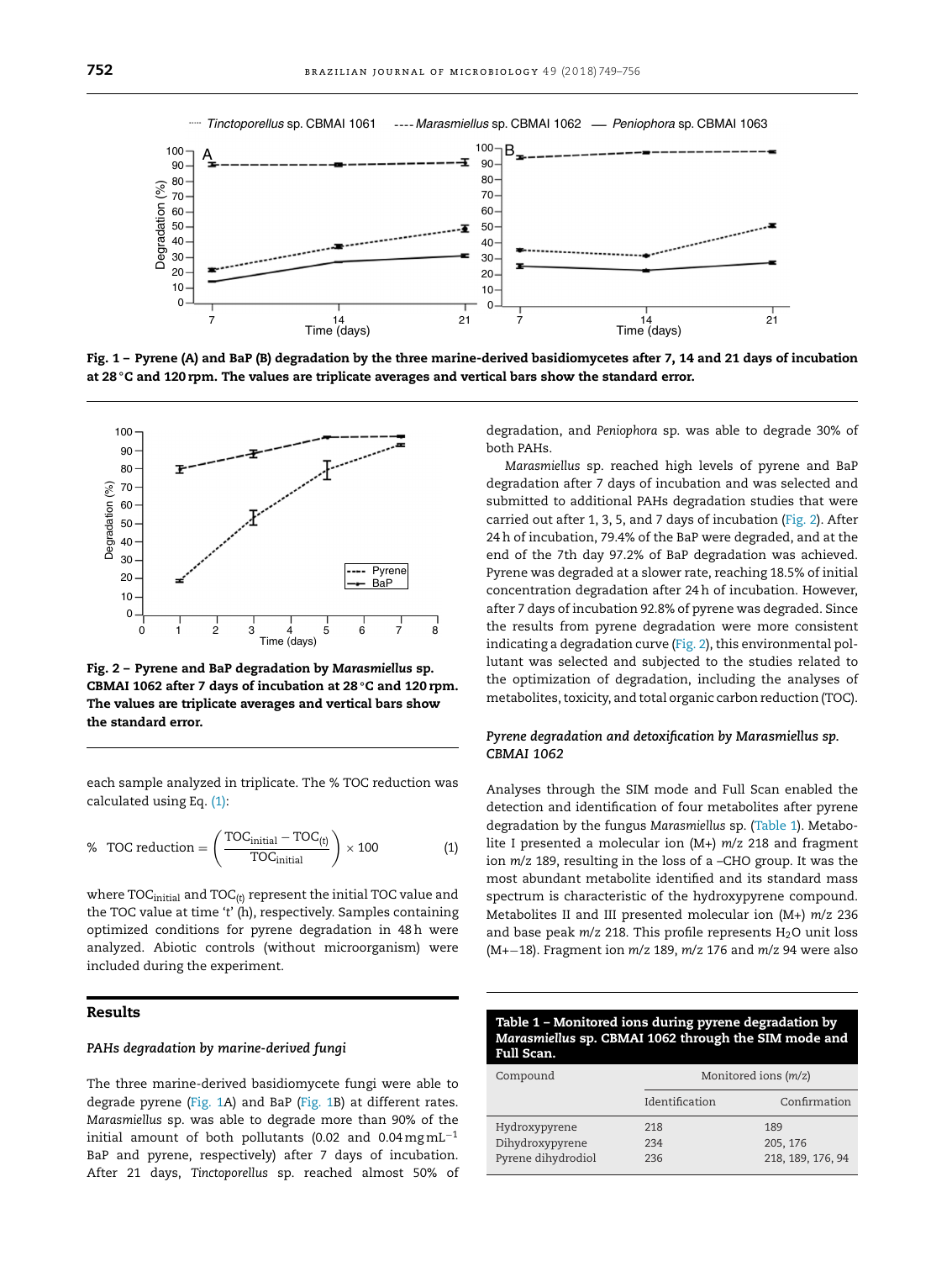<span id="page-4-0"></span>Table 2 - Plackett-Burman (matrix 12) (PB12) experimental design applied to the evaluation of the effects of 8 factors in **pyrene degradation by** *Marasmiellus* **sp. CBMAI 1062 after 7 days of incubation.**

| Assay          | Temperature<br>$(^{\circ}C)$ | pH      | Salinity<br>(ppm) | Glucose<br>$(g/50 \,\mathrm{mL})$ | Malt extract<br>$(g/50 \,\mathrm{mL})$ | Peptone<br>$(g/50 \,\mathrm{mL})$ | Yeast extract<br>$(g/50 \text{ mL})$ | Pyrene<br>$(mgmL^{-1})$ | Pyrene<br>degradation (%) |
|----------------|------------------------------|---------|-------------------|-----------------------------------|----------------------------------------|-----------------------------------|--------------------------------------|-------------------------|---------------------------|
| $\mathbf{1}$   | $+1(28)$                     | $-1(7)$ | $+1(35)$          | $-1(0.25)$                        | $-1(0.25)$                             | $-1(0)$                           | $+1(0.1)$                            | $+1(0.08)$              | 45.9                      |
| $\overline{2}$ | $+1(28)$                     | $+1(9)$ | $-1(21)$          | $+1(0.75)$                        | $-1(0.25)$                             | $-1(0)$                           | $-1(0)$                              | $+1(0.08)$              | 48.9                      |
| 3              | $-1(22)$                     | $+1(9)$ | $+1(35)$          | $-1(0.25)$                        | $+1(0.75)$                             | $-1(0)$                           | $-1(0)$                              | $-1(0.04)$              | 91.0                      |
| 4              | $+1(28)$                     | $-1(7)$ | $+1(35)$          | $+1(0.75)$                        | $-1(0.25)$                             | $+1(0.1)$                         | $-1(0)$                              | $-1(0.04)$              | 86.2                      |
| 5              | $+1(28)$                     | $+1(9)$ | $-1(21)$          | $+1(0.75)$                        | $+1(0.75)$                             | $-1(0)$                           | $+1(0.1)$                            | $-1(0.04)$              | 96.7                      |
| 6              | $+1(28)$                     | $+1(9)$ | $+1(35)$          | $-1(0.25)$                        | $+1(0.75)$                             | $+1(0.1)$                         | $-1(0)$                              | $+1(0.08)$              | 82.4                      |
|                | $-1(22)$                     | $+1(9)$ | $+1(35)$          | $+1(0.75)$                        | $-1(0.25)$                             | $+1(0.1)$                         | $+1(0.1)$                            | $-1(0.04)$              | 93.7                      |
| 8              | $-1(22)$                     | $-1(7)$ | $+1(35)$          | $+1(0.75)$                        | $+1(0.75)$                             | $-1(0)$                           | $+1(0.1)$                            | $+1(0.08)$              | 49.4                      |
| 9              | $-1(22)$                     | $-1(7)$ | $-1(21)$          | $+1(0.75)$                        | $+1(0.75)$                             | $+1(0.1)$                         | $-1(0)$                              | $+1(0.08)$              | 62.7                      |
| 10             | $+1(28)$                     | $-1(7)$ | $-1(21)$          | $-1(0.25)$                        | $+1(0.75)$                             | $+1(0.1)$                         | $+1(0.1)$                            | $-1(0.04)$              | 99.2                      |
| 11             | $-1(22)$                     | $+1(9)$ | $-1(21)$          | $-1(0.25)$                        | $-1(0.25)$                             | $+1(0.1)$                         | $+1(0.1)$                            | $+1(0.08)$              | 69.2                      |
| 12             | $-1(22)$                     | $-1(7)$ | $-1(21)$          | $-1(0.25)$                        | $-1(0.25)$                             | $-1(0)$                           | $-1(0)$                              | $-1(0.04)$              | 52.8                      |
| 13 (C)         | 0(25)                        | 0(8)    | 0(28)             | 0(0.5)                            | 0(0.5)                                 | 0(0.05)                           | 0(0.05)                              | 0(0.06)                 | 66.6                      |
| 14(C)          | 0(25)                        | 0(8)    | 0(28)             | 0(0.5)                            | 0(0.5)                                 | 0(0.05)                           | 0(0.05)                              | 0(0.06)                 | 67.3                      |
| 15 (C)         | 0(25)                        | 0(8)    | 0(28)             | 0(0.5)                            | 0(0.5)                                 | 0(0.05)                           | 0(0.05)                              | 0(0.06)                 | 69.0                      |

In parenthesis, real values.



**Fig. 3 – Standardized Pareto chart showing the effects of 8 factors (Plackett-Burman matrix 12) in pyrene degradation by** *Marasmiellus* **sp. CBMAI 1062, after 7 days of incubation.**

detected. The pattern of the mass spectrum obtained suggests that metabolites II and III are dihydrodiol. The two identified peaks probably correspond to different ring cleavage position. The metabolite IV presented a molecular ion (M+) *m*/*z* 234 and fragmentions *m*/*z* 205 (M+−COH) and *m*/*z* 176 (M+−2COH). The mass spectrum pattern obtained suggests that the metabolite IV is dihydroxypyrene.<sup>[27](#page-7-0)</sup> The hydroxyl groups' position was not determined. None of these metabolites were detected in the experimental control without PAH.

The fungus *Marasmiellus* sp. was submitted to experimental design studies in order to evaluate the influence of different variables in pyrene degradation and to improve the degradation process. In this context, the influence of 8 independent factors on pyrene degradation by *Marasmiellus* sp. was investigated using PB12 and the results are shown in Table 2. Pyrene biodegradation ranges from 45.9% to 99.2%. The pH and temperature showed positive effects on pyrene degradation, while

the PAH concentration demonstrated a negative effect (Fig. 3). Salinity did not interfere significantly in the pyrene degradation (Fig. 3). However, higher degradation values were observed in saline and alkaline conditions (assays 5 and 7, Table 2).

Considering the results obtained in the PB12 experiment some variables were chosen for the next stage, a fractional factorial design  $2^{4-1}$ : glucose, malt extract, peptone and PAH. Since higher amounts of pyrene were degraded at high rates, the incubation time was reduced from seven to four days. High level of pyrene degradation (98.6%) was also obtained after four days of incubation (assay 8, [Table](#page-5-0) 3), with the three nutrients set at their upper level.

Since the malt extract had a positive effect on pyrene degradation in the fractional factorial design 24−<sup>1</sup> it was set at  $25 \text{ g L}^{-1}$  (Fig. 4). The PAH concentration was set at 0.08 mg mL<sup>-1</sup>, and incubation time was reduced to two days. Central Composite Design 22 (CCD) was used to evaluate the



**Fig. 4 – Standardized Pareto chart showing the effects of 4 factors (Fractional factorial design 24−1) in pyrene degradation by** *Marasmiellus* **sp. CBMAI 1062, after 4 days of incubation.**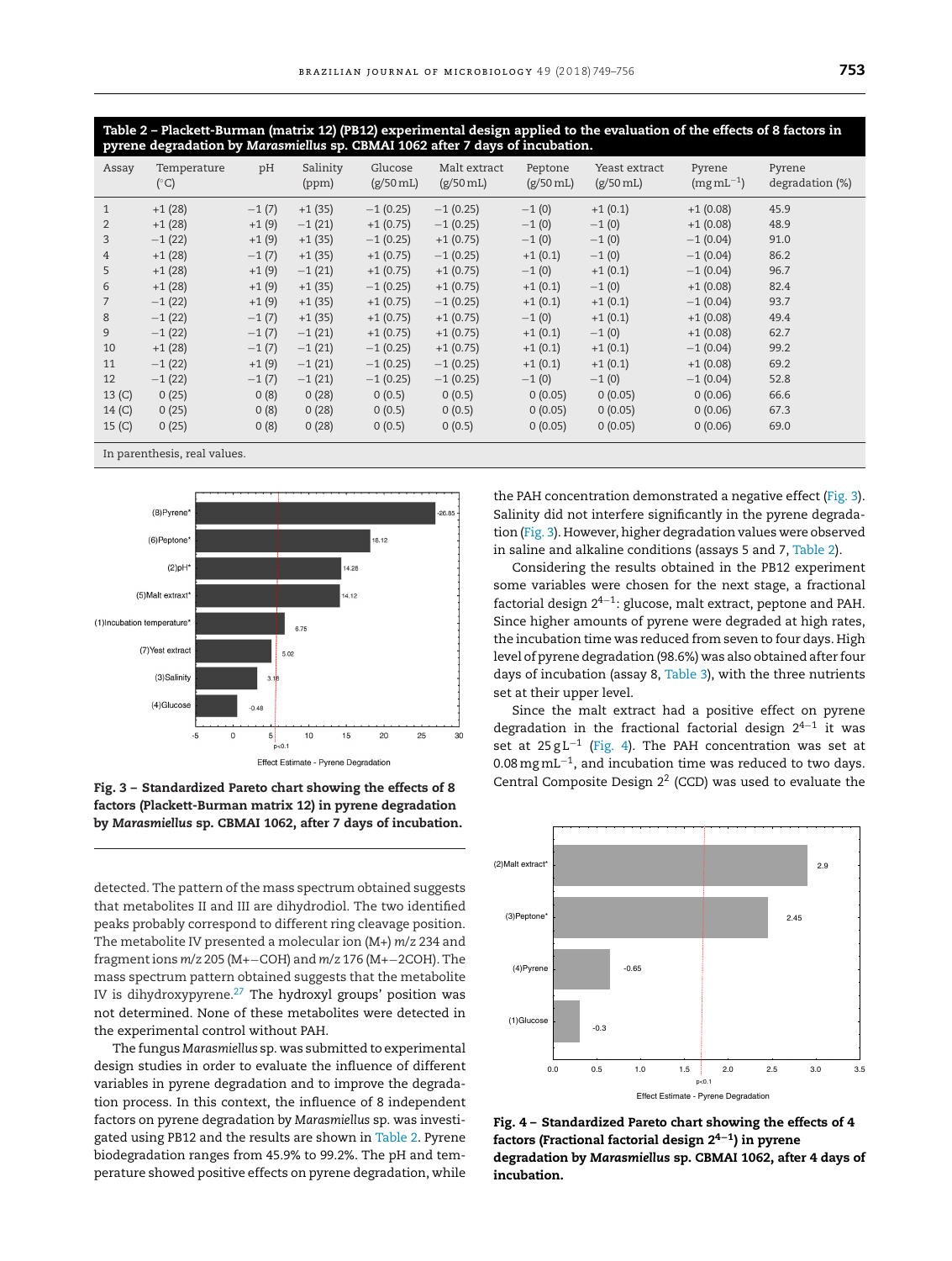## <span id="page-5-0"></span>Table 3 – Fractional factorial design 2<sup>4–1</sup> applied to the evaluation of the effects of 4 factors in pyrene degradation by *Marasmiellus* **sp. CBMAI 1062 after 4 days of incubation.**

| Assay                        | Glucose<br>$(g/50 \text{ mL})$ | Malt extract<br>$(g/50 \text{ mL})$ | Peptone<br>$(g/50 \text{ mL})$ | Pyrene<br>$(mgmL^{-1})$ | Pyrene<br>degrad. (%) |
|------------------------------|--------------------------------|-------------------------------------|--------------------------------|-------------------------|-----------------------|
|                              | $-1(0)$                        | $-1(0.75)$                          | $-1(0.1)$                      | $-1(0.04)$              | 94.2                  |
| $\overline{2}$               | $+1(0.26)$                     | $-1(0.75)$                          | $-1(0.1)$                      | $+1(0.08)$              | 92.2                  |
| 3                            | $-1(0)$                        | $+1(1.25)$                          | $-1(0.1)$                      | $+1(0.08)$              | 97.8                  |
| 4                            | $+1(0.26)$                     | $+1(1.25)$                          | $-1(0.1)$                      | $-1(0.04)$              | 98.0                  |
| 5                            | $-1(0)$                        | $-1(0.75)$                          | $+1(0.2)$                      | $+1(0.08)$              | 97.2                  |
| 6                            | $+1(0.26)$                     | $-1(0.75)$                          | $+1(0.2)$                      | $-1(0.04)$              | 97.7                  |
|                              | $-1(0)$                        | $+1(1.25)$                          | $+1(0.2)$                      | $-1(0.04)$              | 98.5                  |
| 8                            | $+1(0.26)$                     | $+1(1.25)$                          | $+1(0.2)$                      | $+1(0.08)$              | 98.6                  |
| 9 <sup>(C)</sup>             | 0(0.13)                        | 0(1.0)                              | 0(0.15)                        | 0(0.06)                 | 95.3                  |
| 10(C)                        | 0(0.13)                        | 0(1.0)                              | 0(0.15)                        | 0(0.06)                 | 96.2                  |
| 11 <sub>(C)</sub>            | 0(0.13)                        | 0(1.0)                              | 0(0.15)                        | 0(0.06)                 | 97.9                  |
| In parenthesis, real values. |                                |                                     |                                |                         |                       |

effects of two factors, glucose and peptone. High rate of degradation (98.2%) was obtained using this strategy (assay 10, Table 4). No significant differences were observed among the assays (listed in Table 4). Thus, it was not possible to propose a mathematical model and to get the response surface.

Assays of the central points, which had the highest pyrene degradation rate were analyzed by GC-MS for the metabolites identification. The same four metabolites previously identified when the fungus was cultured under the non optimized condition (malt extract – non saline condition) after 5 and 15 days of incubation were formed when the fungus were cultured under the optimized condition (malt extract, glucose and peptone – saline condition) after 48h of incubation.

Acute toxicity using *Artemia* sp. was carried out after the growth of *Marasmiellus* sp. under pyrene optimized degradation conditions. In the medium containing pyrene (abiotic control) the percentage of survivors was 67.2%, and low motility for the living individuals was observed. In the presence of *Marasmiellus* sp. and pyrene (bioassay) 95% of survivors with active motility were detected. Statistical tests (meta-analysis – multiple proportions) revealed significant difference between both conditions considering *p*-value <0.01. Results indicate

**Table 4 – Central composite design (22) applied to the evaluation of the effects of two factors in pyrene degradation by** *Marasmiellus* **sp. CBMAI 1062 after 48h of incubation.**

| Assay                        | Glucose<br>$(g/50 \,\mathrm{mL})$ | Peptone<br>$(g/50 \text{ mL})$ | Pyrene<br>degradation (%) |  |
|------------------------------|-----------------------------------|--------------------------------|---------------------------|--|
| 1                            | $-1$ (0.0175)                     | $-1(0.165)$                    | 92.5                      |  |
| $\overline{2}$               | $+1$ (0.1025)                     | $-1$ (0.165)                   | 95.1                      |  |
| 3                            | $-1$ (0.0175)                     | $+1$ (0.235)                   | 98.0                      |  |
| 4                            | $+1$ (0.1025)                     | $+1$ (0.235)                   | 97.5                      |  |
| 5                            | $-1.41(0)$                        | 0(0.2)                         | 96.9                      |  |
| 6                            | $+1.41(0.12)$                     | 0(0.2)                         | 98.0                      |  |
| 7                            | 0(0.06)                           | $-1.41(0.15)$                  | 97.9                      |  |
| 8                            | 0(0.06)                           | $+1.41(0.25)$                  | 97.8                      |  |
| 9                            | 0(0.06)                           | 0(0.2)                         | 97.1                      |  |
| 10                           | 0(0.06)                           | 0(0.2)                         | 98.2                      |  |
| 11                           | 0(0.06)                           | 0(0.2)                         | 98.0                      |  |
| In parenthesis, real values. |                                   |                                |                           |  |

that there was a loss of toxicity after pyrene biodegradation by *Marasmiellus* sp.

Studies related to the organic carbon consumption (TOC analysis) were also performed using pyrene optimized degradation conditions. *Marasmiellus* sp. was able to reduce 17% of TOC after 48h of incubation, indicating that the fungus used the PAHs as carbon sources.

# **Discussion**

Data derived from the initial screening revealed the potential of the three marine-derived basidiomycete fungi for PAHs degradation. However, results contradicted data from literature,<sup>[28](#page-7-0)</sup> where initial degradation rates were higher for the compound with lower molecular weight (less ring numbers). The toxicity of BaP could result in an induction of BaP degradation by *Marasmiellus* sp., as a surviving strategy. Additionally, it is worthwhile to mention that the concentration of BaP (0.02 mg mL<sup>-1</sup>) was lower than the pyrene concentration  $(0.04 \,\mathrm{mg\,mL^{-1}}).$ 

In a previous study reported by our research group<sup>9</sup> the best result of PAHs degradation was achieved by *Aspergillus sclerotiorum* CBMAI 849 that was able to degrade 99.7% of pyrene (0.07 mg mL<sup>-1</sup>) and 76.6% of BaP (0.03 mg mL<sup>-1</sup>) after 8 and 16 days of incubation, respectively. Hadibarata and Kristanti<sup>29</sup> also evaluated the pyrene biodegradation by the basidiomycete fungus *Armillaria* sp. F022 isolated from a tropical rain forest in Indonesia. About 63% of the initial amount of pyrene (0.005mg mL−1) was biodegraded after 30 days of incubation. In another study the maximum pyrene (0.01 mg mL<sup>-1</sup>) degradation rate (99%) was achieved by *Pleurotus pulmonarius* F043 after 30 days of incubation[.5](#page-6-0)

Considering the results obtained in the screening experiments the fungus *Marasmiellus* sp. was selected and cultured for 5 and 15 days aiming to detect and identify the metabolites formed during pyrene degradation. The presence of metabolites I, II, III and IV suggest that pyrene was degraded by the cytochrome P450 system and epoxide hydrolases activity. Although the hydroxyl group position was not determined, the 1-hydroxypyrene has been described as a metabolite of fungal pyrene degradation[.30,31](#page-7-0) The metabolites formed by pyrene biotransformation found in this study were reported as pyrene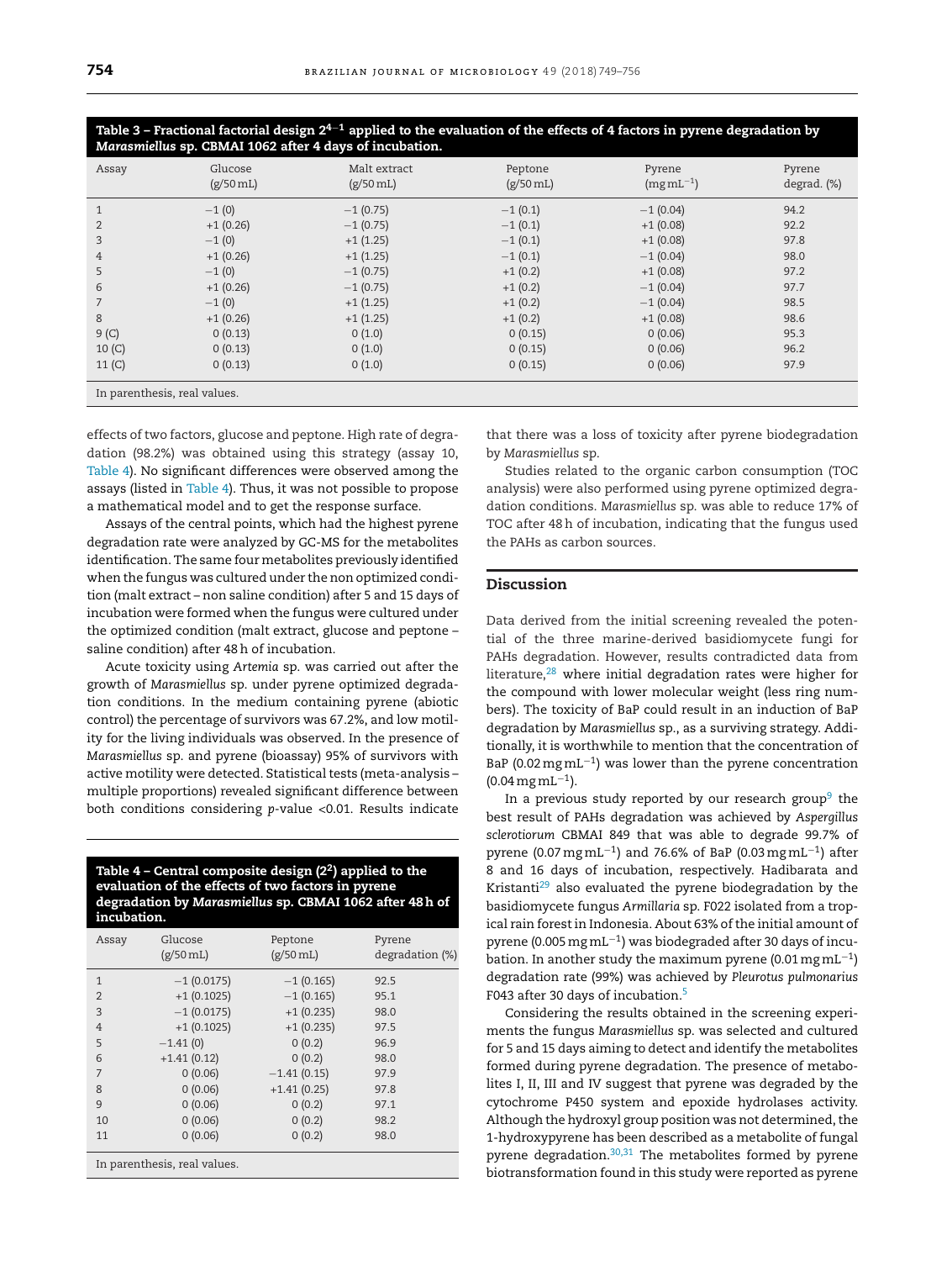<span id="page-6-0"></span>degradation products by several fungi, including representatives of the genus *Marasmiellus.*[30,32](#page-7-0) Lange et al[.32](#page-7-0) reported that the isolated *Marasmiellus ramealis* JK 314 was able to degrade 76.5% of pyrene producing 1-hydroxypyrene, 1-pyrenylsulfate, 1,6-hydroxypyrene, 1,6-pyrenequinone and trans-43 dihydro-4,5-dihydroxypyrene metabolites after 14 days of incubation.

It is worth emphasizing that the initial biotransformation of a compound could facilitate the attack by other organisms.[33](#page-7-0) In addition, the metabolites formed initially as phenols and dihydrodiol can be detoxified by conjugation to other molecules. The conjugates produced by fungal strains include sulfates, glycosides, glucuronides and xilosides.[34](#page-7-0) These conjugates are generally more soluble in water than the parent compound and can be excreted from the body.

Results from statistical experimental designs showed that efficient pyrene degradation was reached by *Marasmiellus* sp. in a shorter period of time (48h), higher concentration (0.08mg mL−1), and under saline conditions. Statistical experimental designs can be considered as an efficient approach to determine the best culture conditions in biotechnological processes, <sup>35,36</sup> saving cost and time due to the reduction in the total number of experiments.<sup>37</sup> Considering that marinederived fungi are adapted to the ocean conditions, the great performance of the fungus during pyrene degradation under saline condition was expected. However, several studies showed that biodegradation is negatively affected by the increasing in salt concentration.[38–40](#page-7-0)

After pyrene degradation by *Marasmiellus* sp. there was a loss of toxicity, highlighting the biotechnological potential of this fungus to degrade and detoxify this environmental pollutant. Similar result was reported by Munusamy et al. $41$  where representatives of the white rot fungus *Pycnoporus sanguineus* were able to degrade PAH with the production of non toxic compounds based on toxicity analysis using *Artemia* sp.

*Marasmiellus* sp. also showed capability to use pyrene as carbon source. Considering the short period of time (48h) applied for pyrene degradation by the fungus, result from TOC reduction can be considered very satisfactory. A higher TOC reduction could be obtained after a longer incubation time. According to Russo et al. $42$  mushroom compost submitted to combined ozonation and aerobic BaP biodegradation presented from 33% to 72% of TOC removals after 30 days of incubation (soil samples).

## **Conclusions**

Results from the present study revealed the potential of the marine-derived fungi for environmental pollutants degradation. In particular, the fungus *Marasmiellus* sp. CBMAI 1062 showed great ability to degrade PAHs and can be considered a new microbial resource for bioremediation. Experimental design was successfully applied to optimize the PAH degradation by *Marasmiellus* sp., resulting in a very high rate (almost 100%) of pyrene degradation after only 48h of incubation. Intermediate metabolites generated suggested that the fungus used the cytochrome P450 system and epoxide hydrolases and highlight the importance of this organism in the early stages of pyrene degradation. Pyrene toxicity was around 28% reduced and total organic carbon was 17% consumed after the degradation process under optimized condition, showing that the fungus was able to detoxify and use the pollutant as carbon source. Additionally, since this fungus was isolated from the marine environment and was able to degrade PAHs under saline conditions, biological advantages can be provided for its use in saline environments and/or processes.

# **Conflicts of interest**

The authors declare no conflicts of interest.

# **Acknowledgements**

Gabriela A. L. Vieira was supported by a PhD scholarship from the São Paulo Research Foundation – FAPESP (2012/12622- 3) and Mariana J. Magrini was supported by a Master's Degree scholarship from the Coordination for the Improvement of Higher Education Personnel – CAPES. The authors thank FAPESP for its financial support (Grants 2010/50190- 2, 2013/19486-0 and 2016/07957-7). Lara D. Sette thanks the National Council for Scientific and Technological Development (CNPq) for the Productivity Fellowship (304103/2013-6).

# **REFERENCES**

- 1. [Haritash](http://refhub.elsevier.com/S1517-8382(17)31087-0/sbref0215) [AK,](http://refhub.elsevier.com/S1517-8382(17)31087-0/sbref0215) [Kaushik](http://refhub.elsevier.com/S1517-8382(17)31087-0/sbref0215) [CP.](http://refhub.elsevier.com/S1517-8382(17)31087-0/sbref0215) [Biodegradation](http://refhub.elsevier.com/S1517-8382(17)31087-0/sbref0215) [aspects](http://refhub.elsevier.com/S1517-8382(17)31087-0/sbref0215) [of](http://refhub.elsevier.com/S1517-8382(17)31087-0/sbref0215) [Polycyclic](http://refhub.elsevier.com/S1517-8382(17)31087-0/sbref0215) [Aromatic](http://refhub.elsevier.com/S1517-8382(17)31087-0/sbref0215) [Hydrocarbons](http://refhub.elsevier.com/S1517-8382(17)31087-0/sbref0215) [\(PAHs\):](http://refhub.elsevier.com/S1517-8382(17)31087-0/sbref0215) [a](http://refhub.elsevier.com/S1517-8382(17)31087-0/sbref0215) [review.](http://refhub.elsevier.com/S1517-8382(17)31087-0/sbref0215) *[J](http://refhub.elsevier.com/S1517-8382(17)31087-0/sbref0215) [Hazard](http://refhub.elsevier.com/S1517-8382(17)31087-0/sbref0215) [Mater](http://refhub.elsevier.com/S1517-8382(17)31087-0/sbref0215)*[.](http://refhub.elsevier.com/S1517-8382(17)31087-0/sbref0215) [2009;169\(1](http://refhub.elsevier.com/S1517-8382(17)31087-0/sbref0215)–[3\):1](http://refhub.elsevier.com/S1517-8382(17)31087-0/sbref0215)–[15.](http://refhub.elsevier.com/S1517-8382(17)31087-0/sbref0215)
- 2. [Raghukumar](http://refhub.elsevier.com/S1517-8382(17)31087-0/sbref0220) [C,](http://refhub.elsevier.com/S1517-8382(17)31087-0/sbref0220) [D'Souza-Ticlo](http://refhub.elsevier.com/S1517-8382(17)31087-0/sbref0220) [D,](http://refhub.elsevier.com/S1517-8382(17)31087-0/sbref0220) [Verma](http://refhub.elsevier.com/S1517-8382(17)31087-0/sbref0220) [A.](http://refhub.elsevier.com/S1517-8382(17)31087-0/sbref0220) [Treatment](http://refhub.elsevier.com/S1517-8382(17)31087-0/sbref0220) [of](http://refhub.elsevier.com/S1517-8382(17)31087-0/sbref0220) [colored](http://refhub.elsevier.com/S1517-8382(17)31087-0/sbref0220) [effluents](http://refhub.elsevier.com/S1517-8382(17)31087-0/sbref0220) [with](http://refhub.elsevier.com/S1517-8382(17)31087-0/sbref0220) [lignin-degrading](http://refhub.elsevier.com/S1517-8382(17)31087-0/sbref0220) [enzymes:](http://refhub.elsevier.com/S1517-8382(17)31087-0/sbref0220) [an](http://refhub.elsevier.com/S1517-8382(17)31087-0/sbref0220) [emerging](http://refhub.elsevier.com/S1517-8382(17)31087-0/sbref0220) [role](http://refhub.elsevier.com/S1517-8382(17)31087-0/sbref0220) [of](http://refhub.elsevier.com/S1517-8382(17)31087-0/sbref0220) [marine-derived](http://refhub.elsevier.com/S1517-8382(17)31087-0/sbref0220) [fungi.](http://refhub.elsevier.com/S1517-8382(17)31087-0/sbref0220) *[Crit](http://refhub.elsevier.com/S1517-8382(17)31087-0/sbref0220) [Rev](http://refhub.elsevier.com/S1517-8382(17)31087-0/sbref0220) [Microbiol](http://refhub.elsevier.com/S1517-8382(17)31087-0/sbref0220)*[.](http://refhub.elsevier.com/S1517-8382(17)31087-0/sbref0220) [2008;34\(3](http://refhub.elsevier.com/S1517-8382(17)31087-0/sbref0220)–[4\):189](http://refhub.elsevier.com/S1517-8382(17)31087-0/sbref0220)–[206.](http://refhub.elsevier.com/S1517-8382(17)31087-0/sbref0220)
- 3. [Shuttleworth](http://refhub.elsevier.com/S1517-8382(17)31087-0/sbref0225) [KL,](http://refhub.elsevier.com/S1517-8382(17)31087-0/sbref0225) [Cerniglia](http://refhub.elsevier.com/S1517-8382(17)31087-0/sbref0225) [E.](http://refhub.elsevier.com/S1517-8382(17)31087-0/sbref0225) [Environmental](http://refhub.elsevier.com/S1517-8382(17)31087-0/sbref0225) [aspects](http://refhub.elsevier.com/S1517-8382(17)31087-0/sbref0225) [of](http://refhub.elsevier.com/S1517-8382(17)31087-0/sbref0225) [PAH](http://refhub.elsevier.com/S1517-8382(17)31087-0/sbref0225) [biodegradation.](http://refhub.elsevier.com/S1517-8382(17)31087-0/sbref0225) *[Appl](http://refhub.elsevier.com/S1517-8382(17)31087-0/sbref0225) [Biochem](http://refhub.elsevier.com/S1517-8382(17)31087-0/sbref0225) [Biotechnol](http://refhub.elsevier.com/S1517-8382(17)31087-0/sbref0225)*. [1995;54\(1\):291](http://refhub.elsevier.com/S1517-8382(17)31087-0/sbref0225)–[302.](http://refhub.elsevier.com/S1517-8382(17)31087-0/sbref0225)
- 4. [Abdel-Shafy](http://refhub.elsevier.com/S1517-8382(17)31087-0/sbref0230) [HI,](http://refhub.elsevier.com/S1517-8382(17)31087-0/sbref0230) [Mansour](http://refhub.elsevier.com/S1517-8382(17)31087-0/sbref0230) [MSM.](http://refhub.elsevier.com/S1517-8382(17)31087-0/sbref0230) [A](http://refhub.elsevier.com/S1517-8382(17)31087-0/sbref0230) [review](http://refhub.elsevier.com/S1517-8382(17)31087-0/sbref0230) [on](http://refhub.elsevier.com/S1517-8382(17)31087-0/sbref0230) [polycyclic](http://refhub.elsevier.com/S1517-8382(17)31087-0/sbref0230) [aromatic](http://refhub.elsevier.com/S1517-8382(17)31087-0/sbref0230) [hydrocarbons:](http://refhub.elsevier.com/S1517-8382(17)31087-0/sbref0230) [source,](http://refhub.elsevier.com/S1517-8382(17)31087-0/sbref0230) [environmental](http://refhub.elsevier.com/S1517-8382(17)31087-0/sbref0230) [impact,](http://refhub.elsevier.com/S1517-8382(17)31087-0/sbref0230) [effect](http://refhub.elsevier.com/S1517-8382(17)31087-0/sbref0230) [on](http://refhub.elsevier.com/S1517-8382(17)31087-0/sbref0230) [human](http://refhub.elsevier.com/S1517-8382(17)31087-0/sbref0230) [health](http://refhub.elsevier.com/S1517-8382(17)31087-0/sbref0230) [and](http://refhub.elsevier.com/S1517-8382(17)31087-0/sbref0230) [remediation.](http://refhub.elsevier.com/S1517-8382(17)31087-0/sbref0230) *[Egypt](http://refhub.elsevier.com/S1517-8382(17)31087-0/sbref0230) [J](http://refhub.elsevier.com/S1517-8382(17)31087-0/sbref0230) [Pet](http://refhub.elsevier.com/S1517-8382(17)31087-0/sbref0230)*[.](http://refhub.elsevier.com/S1517-8382(17)31087-0/sbref0230) [2016;25\(1\):107](http://refhub.elsevier.com/S1517-8382(17)31087-0/sbref0230)–[123.](http://refhub.elsevier.com/S1517-8382(17)31087-0/sbref0230)
- 5. [Hadibarata](http://refhub.elsevier.com/S1517-8382(17)31087-0/sbref0235) [T,](http://refhub.elsevier.com/S1517-8382(17)31087-0/sbref0235) [Teh](http://refhub.elsevier.com/S1517-8382(17)31087-0/sbref0235) [ZC.](http://refhub.elsevier.com/S1517-8382(17)31087-0/sbref0235) [Optimization](http://refhub.elsevier.com/S1517-8382(17)31087-0/sbref0235) [of](http://refhub.elsevier.com/S1517-8382(17)31087-0/sbref0235) [pyrene](http://refhub.elsevier.com/S1517-8382(17)31087-0/sbref0235) [degradation](http://refhub.elsevier.com/S1517-8382(17)31087-0/sbref0235) [by](http://refhub.elsevier.com/S1517-8382(17)31087-0/sbref0235) [white-rot](http://refhub.elsevier.com/S1517-8382(17)31087-0/sbref0235) [fungus](http://refhub.elsevier.com/S1517-8382(17)31087-0/sbref0235) *[Pleurotus](http://refhub.elsevier.com/S1517-8382(17)31087-0/sbref0235) [pulmonarius](http://refhub.elsevier.com/S1517-8382(17)31087-0/sbref0235)* [F043](http://refhub.elsevier.com/S1517-8382(17)31087-0/sbref0235) [and](http://refhub.elsevier.com/S1517-8382(17)31087-0/sbref0235) [characterization](http://refhub.elsevier.com/S1517-8382(17)31087-0/sbref0235) [of](http://refhub.elsevier.com/S1517-8382(17)31087-0/sbref0235) [its](http://refhub.elsevier.com/S1517-8382(17)31087-0/sbref0235) [metabolites.](http://refhub.elsevier.com/S1517-8382(17)31087-0/sbref0235) *[Bioprocess](http://refhub.elsevier.com/S1517-8382(17)31087-0/sbref0235) [Biosyst](http://refhub.elsevier.com/S1517-8382(17)31087-0/sbref0235) [Eng](http://refhub.elsevier.com/S1517-8382(17)31087-0/sbref0235)*[.](http://refhub.elsevier.com/S1517-8382(17)31087-0/sbref0235) [2014;37\(8\):1679–1684.](http://refhub.elsevier.com/S1517-8382(17)31087-0/sbref0235)
- 6. [Lang](http://refhub.elsevier.com/S1517-8382(17)31087-0/sbref0240) [S-C,](http://refhub.elsevier.com/S1517-8382(17)31087-0/sbref0240) [Hursthouse](http://refhub.elsevier.com/S1517-8382(17)31087-0/sbref0240) [A,](http://refhub.elsevier.com/S1517-8382(17)31087-0/sbref0240) [Mayer](http://refhub.elsevier.com/S1517-8382(17)31087-0/sbref0240) [P,](http://refhub.elsevier.com/S1517-8382(17)31087-0/sbref0240) [et](http://refhub.elsevier.com/S1517-8382(17)31087-0/sbref0240) [al.](http://refhub.elsevier.com/S1517-8382(17)31087-0/sbref0240) [Equilibrium](http://refhub.elsevier.com/S1517-8382(17)31087-0/sbref0240) [passive](http://refhub.elsevier.com/S1517-8382(17)31087-0/sbref0240) [sampling](http://refhub.elsevier.com/S1517-8382(17)31087-0/sbref0240) [as](http://refhub.elsevier.com/S1517-8382(17)31087-0/sbref0240) [a](http://refhub.elsevier.com/S1517-8382(17)31087-0/sbref0240) [tool](http://refhub.elsevier.com/S1517-8382(17)31087-0/sbref0240) [to](http://refhub.elsevier.com/S1517-8382(17)31087-0/sbref0240) [study](http://refhub.elsevier.com/S1517-8382(17)31087-0/sbref0240) [polycyclic](http://refhub.elsevier.com/S1517-8382(17)31087-0/sbref0240) [aromatic](http://refhub.elsevier.com/S1517-8382(17)31087-0/sbref0240) [hydrocarbons](http://refhub.elsevier.com/S1517-8382(17)31087-0/sbref0240) [in](http://refhub.elsevier.com/S1517-8382(17)31087-0/sbref0240) [Baltic](http://refhub.elsevier.com/S1517-8382(17)31087-0/sbref0240) [Sea](http://refhub.elsevier.com/S1517-8382(17)31087-0/sbref0240) [sediment](http://refhub.elsevier.com/S1517-8382(17)31087-0/sbref0240) [pore-water](http://refhub.elsevier.com/S1517-8382(17)31087-0/sbref0240) [systems.](http://refhub.elsevier.com/S1517-8382(17)31087-0/sbref0240) *[Mar](http://refhub.elsevier.com/S1517-8382(17)31087-0/sbref0240) [Pollut](http://refhub.elsevier.com/S1517-8382(17)31087-0/sbref0240) [Bull](http://refhub.elsevier.com/S1517-8382(17)31087-0/sbref0240)*[.](http://refhub.elsevier.com/S1517-8382(17)31087-0/sbref0240) [2015;101\(1\):296–303.](http://refhub.elsevier.com/S1517-8382(17)31087-0/sbref0240)
- 7. [Souza](http://refhub.elsevier.com/S1517-8382(17)31087-0/sbref0245) [HML,](http://refhub.elsevier.com/S1517-8382(17)31087-0/sbref0245) [Taniguchi](http://refhub.elsevier.com/S1517-8382(17)31087-0/sbref0245) [S,](http://refhub.elsevier.com/S1517-8382(17)31087-0/sbref0245) [Bícego](http://refhub.elsevier.com/S1517-8382(17)31087-0/sbref0245) [MC,](http://refhub.elsevier.com/S1517-8382(17)31087-0/sbref0245) [et](http://refhub.elsevier.com/S1517-8382(17)31087-0/sbref0245) [al.](http://refhub.elsevier.com/S1517-8382(17)31087-0/sbref0245) [Polycyclic](http://refhub.elsevier.com/S1517-8382(17)31087-0/sbref0245) [aromatic](http://refhub.elsevier.com/S1517-8382(17)31087-0/sbref0245) [hydrocarbons](http://refhub.elsevier.com/S1517-8382(17)31087-0/sbref0245) [in](http://refhub.elsevier.com/S1517-8382(17)31087-0/sbref0245) [superficial](http://refhub.elsevier.com/S1517-8382(17)31087-0/sbref0245) [sediments](http://refhub.elsevier.com/S1517-8382(17)31087-0/sbref0245) [of](http://refhub.elsevier.com/S1517-8382(17)31087-0/sbref0245) [the](http://refhub.elsevier.com/S1517-8382(17)31087-0/sbref0245) [Negro](http://refhub.elsevier.com/S1517-8382(17)31087-0/sbref0245) [River](http://refhub.elsevier.com/S1517-8382(17)31087-0/sbref0245) [in](http://refhub.elsevier.com/S1517-8382(17)31087-0/sbref0245) [the](http://refhub.elsevier.com/S1517-8382(17)31087-0/sbref0245) [Amazon](http://refhub.elsevier.com/S1517-8382(17)31087-0/sbref0245) [Region](http://refhub.elsevier.com/S1517-8382(17)31087-0/sbref0245) [of](http://refhub.elsevier.com/S1517-8382(17)31087-0/sbref0245) [Brazil.](http://refhub.elsevier.com/S1517-8382(17)31087-0/sbref0245) *[J](http://refhub.elsevier.com/S1517-8382(17)31087-0/sbref0245) [Braz](http://refhub.elsevier.com/S1517-8382(17)31087-0/sbref0245) [Chem](http://refhub.elsevier.com/S1517-8382(17)31087-0/sbref0245) [Soc](http://refhub.elsevier.com/S1517-8382(17)31087-0/sbref0245)*. [2015;26:1438–1449.](http://refhub.elsevier.com/S1517-8382(17)31087-0/sbref0245)
- 8. [Syed](http://refhub.elsevier.com/S1517-8382(17)31087-0/sbref0250) [JH,](http://refhub.elsevier.com/S1517-8382(17)31087-0/sbref0250) [Iqbal](http://refhub.elsevier.com/S1517-8382(17)31087-0/sbref0250) [M,](http://refhub.elsevier.com/S1517-8382(17)31087-0/sbref0250) [Zhong](http://refhub.elsevier.com/S1517-8382(17)31087-0/sbref0250) [G,](http://refhub.elsevier.com/S1517-8382(17)31087-0/sbref0250) [et](http://refhub.elsevier.com/S1517-8382(17)31087-0/sbref0250) [al.](http://refhub.elsevier.com/S1517-8382(17)31087-0/sbref0250) [Polycyclic](http://refhub.elsevier.com/S1517-8382(17)31087-0/sbref0250) [aromatic](http://refhub.elsevier.com/S1517-8382(17)31087-0/sbref0250) [hydrocarbons](http://refhub.elsevier.com/S1517-8382(17)31087-0/sbref0250) [\(PAHs\)](http://refhub.elsevier.com/S1517-8382(17)31087-0/sbref0250) [in](http://refhub.elsevier.com/S1517-8382(17)31087-0/sbref0250) [Chinese](http://refhub.elsevier.com/S1517-8382(17)31087-0/sbref0250) [forest](http://refhub.elsevier.com/S1517-8382(17)31087-0/sbref0250) [soils:](http://refhub.elsevier.com/S1517-8382(17)31087-0/sbref0250) [profile](http://refhub.elsevier.com/S1517-8382(17)31087-0/sbref0250) [composition,](http://refhub.elsevier.com/S1517-8382(17)31087-0/sbref0250) [spatial](http://refhub.elsevier.com/S1517-8382(17)31087-0/sbref0250) [variations](http://refhub.elsevier.com/S1517-8382(17)31087-0/sbref0250) [and](http://refhub.elsevier.com/S1517-8382(17)31087-0/sbref0250) [source](http://refhub.elsevier.com/S1517-8382(17)31087-0/sbref0250) [apportionment.](http://refhub.elsevier.com/S1517-8382(17)31087-0/sbref0250) *[Sci](http://refhub.elsevier.com/S1517-8382(17)31087-0/sbref0250) [Rep](http://refhub.elsevier.com/S1517-8382(17)31087-0/sbref0250)*[.](http://refhub.elsevier.com/S1517-8382(17)31087-0/sbref0250) [2017;7:2692.](http://refhub.elsevier.com/S1517-8382(17)31087-0/sbref0250)
- 9. [Passarini](http://refhub.elsevier.com/S1517-8382(17)31087-0/sbref0255) [MRZ,](http://refhub.elsevier.com/S1517-8382(17)31087-0/sbref0255) [Rodrigues](http://refhub.elsevier.com/S1517-8382(17)31087-0/sbref0255) [MVN,](http://refhub.elsevier.com/S1517-8382(17)31087-0/sbref0255) [da](http://refhub.elsevier.com/S1517-8382(17)31087-0/sbref0255) [Silva](http://refhub.elsevier.com/S1517-8382(17)31087-0/sbref0255) [M,](http://refhub.elsevier.com/S1517-8382(17)31087-0/sbref0255) [Sette](http://refhub.elsevier.com/S1517-8382(17)31087-0/sbref0255) [LD.](http://refhub.elsevier.com/S1517-8382(17)31087-0/sbref0255) [Marine-derived](http://refhub.elsevier.com/S1517-8382(17)31087-0/sbref0255) [filamentous](http://refhub.elsevier.com/S1517-8382(17)31087-0/sbref0255) [fungi](http://refhub.elsevier.com/S1517-8382(17)31087-0/sbref0255) [and](http://refhub.elsevier.com/S1517-8382(17)31087-0/sbref0255) [their](http://refhub.elsevier.com/S1517-8382(17)31087-0/sbref0255) [potential](http://refhub.elsevier.com/S1517-8382(17)31087-0/sbref0255) [application](http://refhub.elsevier.com/S1517-8382(17)31087-0/sbref0255) [for](http://refhub.elsevier.com/S1517-8382(17)31087-0/sbref0255) [polycyclic](http://refhub.elsevier.com/S1517-8382(17)31087-0/sbref0255) [aromatic](http://refhub.elsevier.com/S1517-8382(17)31087-0/sbref0255) [hydrocarbon](http://refhub.elsevier.com/S1517-8382(17)31087-0/sbref0255) [bioremediation.](http://refhub.elsevier.com/S1517-8382(17)31087-0/sbref0255) *[Mar](http://refhub.elsevier.com/S1517-8382(17)31087-0/sbref0255) [Pollut](http://refhub.elsevier.com/S1517-8382(17)31087-0/sbref0255) [Bull](http://refhub.elsevier.com/S1517-8382(17)31087-0/sbref0255)*[.](http://refhub.elsevier.com/S1517-8382(17)31087-0/sbref0255) [2011;62\(2\):364](http://refhub.elsevier.com/S1517-8382(17)31087-0/sbref0255)–[370.](http://refhub.elsevier.com/S1517-8382(17)31087-0/sbref0255)
- 10. [Zhang](http://refhub.elsevier.com/S1517-8382(17)31087-0/sbref0260) [S,](http://refhub.elsevier.com/S1517-8382(17)31087-0/sbref0260) [Yao](http://refhub.elsevier.com/S1517-8382(17)31087-0/sbref0260) [H,](http://refhub.elsevier.com/S1517-8382(17)31087-0/sbref0260) [Lu](http://refhub.elsevier.com/S1517-8382(17)31087-0/sbref0260) [Y,](http://refhub.elsevier.com/S1517-8382(17)31087-0/sbref0260) [et](http://refhub.elsevier.com/S1517-8382(17)31087-0/sbref0260) [al.](http://refhub.elsevier.com/S1517-8382(17)31087-0/sbref0260) [Uptake](http://refhub.elsevier.com/S1517-8382(17)31087-0/sbref0260) [and](http://refhub.elsevier.com/S1517-8382(17)31087-0/sbref0260) [translocation](http://refhub.elsevier.com/S1517-8382(17)31087-0/sbref0260) [of](http://refhub.elsevier.com/S1517-8382(17)31087-0/sbref0260) [polycyclic](http://refhub.elsevier.com/S1517-8382(17)31087-0/sbref0260) [aromatic](http://refhub.elsevier.com/S1517-8382(17)31087-0/sbref0260) [hydrocarbons](http://refhub.elsevier.com/S1517-8382(17)31087-0/sbref0260) [\(PAHs\)](http://refhub.elsevier.com/S1517-8382(17)31087-0/sbref0260) [and](http://refhub.elsevier.com/S1517-8382(17)31087-0/sbref0260) [heavy](http://refhub.elsevier.com/S1517-8382(17)31087-0/sbref0260) [metals](http://refhub.elsevier.com/S1517-8382(17)31087-0/sbref0260)